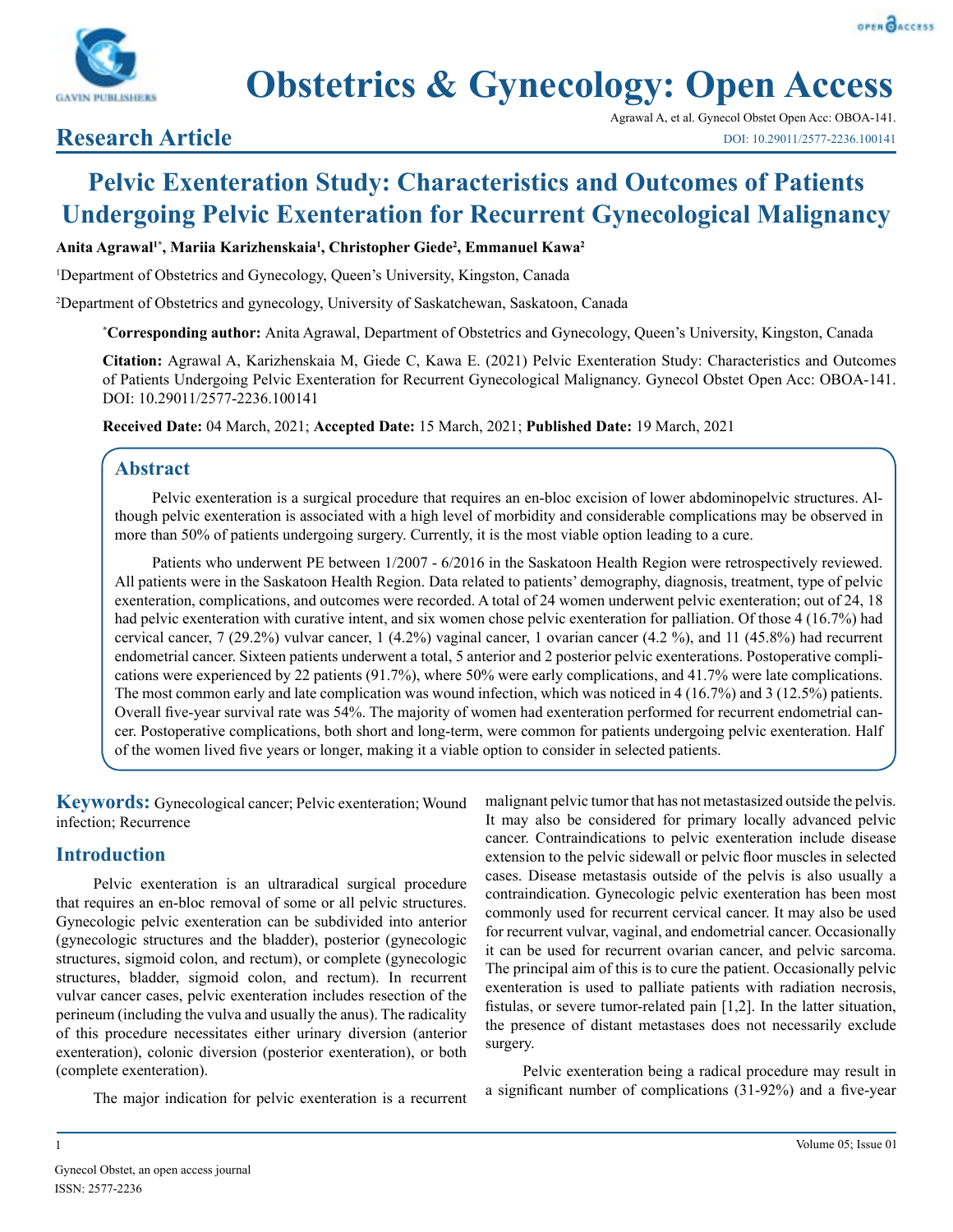survival rate of about 50% in cancer patients, including patients with vulvar, cervical, or vaginal cancer [1,4]. Long term survival is associated with significant physical and psychological disabilities [5]. Pelvic exenteration should only be used when the surgery benefits outweigh the significant risk of morbidity and mortality. Patient selection must be meticulous and balance these goals.

This study aims to describe the characteristics and outcomes of patients in the Saskatoon Health Region (SHR) who underwent pelvic exenteration for recurrent gynecological malignancy.

#### **Materials and Methods**

#### **Ethical Approval**

The study was carried out at the University of Saskatchewan's Department of Obstetrics and Gynecology. The medical records of all patients undergoing pelvic exenteration in the Saskatoon Health Region between January 2007 and July 2016 were reviewed [6].

#### **Research Design/Data Collection**

Data were collected retrospectively. Data from patients' chart reviews were examined. All patients who had pelvic exenteration surgery for recurrent endometrial, cervical, vulvar, or vaginal cancer at this centre from January 2007 to July 2016 were reviewed.

The following data were collected: diagnosis, age, patients' body mass index (BMI), medical comorbidities, ASA score, and initial oncologic treatment (radiotherapy, chemotherapy, or surgery).

Surgical variables included the type of pelvic exenteration, type of urinary diversion, duration of surgery, estimated blood loss, units of red blood cells transfused, early (within 30 days), and late (after 30 days) postoperative complications. The recorded duration of hospital stay included the number of days spent in the ICU. Charts were excluded if there was more than 10% missing data.

#### **Statistical Analysis**

Data were analyzed using IBM SPSS, Statistical version 26.0.0.0. Basic descriptive statistics were used to describe patient's demographics. Non – parametric statistics were used to compare non – continuous variables such as the need for transfusion (yes or no), and parametric statistics were used to compare continuous variable outcomes such as operative time and hospital stay duration. Overall survival was calculated using Kaplan-Meier analysis [7-9].

The template is used to format your paper and style the text. All margins, column widths, line spaces, and text fonts are prescribed; please do not alter them. Your paper is one part of the entire proceedings, not an independent document. Please do not revise any of the current designations.

#### **Results**

#### **Study Population**

From January 2007 to July 2016, 30 patients with recurrent endometrial, cervical, vulvar, or vaginal cancer underwent pelvic exenteration. Six patients were excluded because of insufficient data. Patients undergoing pelvic exenteration had an average age of 69 years (range, 35 to 96 years), and an average BMI of 35.4, and comorbidity was high – 91.7%, (22/24) patients had at least comorbidity. Common comorbidities included hypertension, hypothyroidism, COPD, asthma, and gout [10]. The type of initial treatment was surgery in 79.1% (19/24), chemotherapy in 4.2% (1/24), chemotherapy and radiation in 16.6% (4/24). Local disease recurrence was observed in 70.8% (17/24) of patients, while 29.2% (7/24) had a distant recurrence of the disease. Clinical and demographic data are shown in (Tables 1and 2) shows the clinical and demographic data of 18 patients with curative intent.

| <b>Baseline Characteristics</b> | Median           |
|---------------------------------|------------------|
| Age (years), mean (SD)          | 69.0(13.5)       |
| BMI (kg/m2), median [IQR]       | 35.4 [23.7-40.8] |
| Unknown                         | $\mathbf{1}$     |
| Number of Comorbidities, n (%)  |                  |
| $\mathbf{0}$                    | 2(8.3)           |
| $\mathbf{1}$                    | 6(25.0)          |
| $\overline{2}$                  | 7(29.2)          |
| 3                               | 4(16.7)          |
| $\overline{4}$                  | 3(12.5)          |
| 5                               | 2(8.3)           |
| Initial Treatment, n (%)        |                  |
| Surgery                         | 19 (79.1)        |
| Chemotherapy                    | 1(4.2)           |
| Chemotherapy and Radiation      | 4(16.6)          |
| Adjuvant Radiation Type, n (%)  |                  |
| None                            | 5(20.8)          |
| <b>EBRT</b>                     | 15(62.5)         |
| <b>BRACHY</b>                   | 1(4.2)           |
| <b>EBRT &amp; BRACHY</b>        | 3(12.5)          |
| Chemotherapy Type, n (%)        |                  |
| None                            | 10(41.7)         |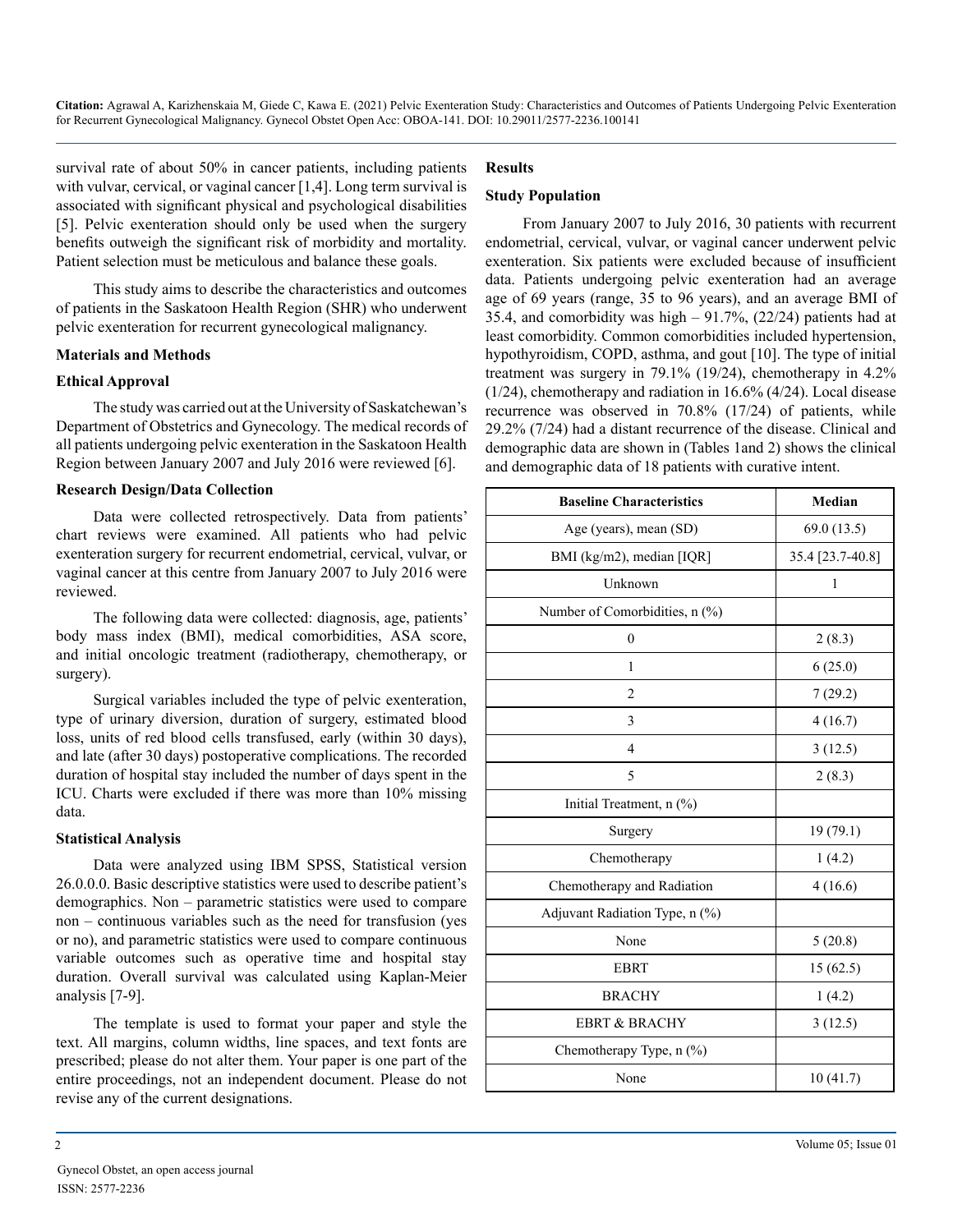| Neoadjuvant                             | 9(37.5)     |
|-----------------------------------------|-------------|
| Adjuvant                                | 1(4.7)      |
| Palliative                              | 4(16.7)     |
| Recurrence Type, n (%)                  |             |
| <b>Local Mass</b>                       | 10(41.7)    |
| Local Bleeding                          | 5(20.8)     |
| Distant                                 | 2(8.3)      |
| None                                    | 7(29.2)     |
| Progression-Free Interval, median [IQR] | 27 [5-46.5] |
| Unknown                                 | 6           |
| Indication for Pelvic exenteration      |             |
| Recurrent endometrial cancer            | 11(45.8)    |
| Vulvar cancer                           | 7(29.2)     |
| Cervical cancer                         | 4(16.7)     |
| Vaginal cancer                          | 1(4.2)      |
| Ovarian cancer                          | 1(4.2)      |

**Table 1:** Patients' characteristics (n=24).

|                                | $N=18$           |
|--------------------------------|------------------|
| Age (years), mean (SD)         | 70.2(15.0)       |
| BMI (kg/m2), median [IQR]      | 35.4 [24.2-42.3] |
| Unknown                        | 1                |
| Number of Comorbidities, n (%) |                  |
| $\boldsymbol{0}$               | 1(5.6)           |
| 1                              | 6(33.3)          |
| $\overline{c}$                 | 4(22.2)          |
| 3                              | 2(11.1)          |
| 4                              | 3(16.7)          |
| 5                              | 2(11.1)          |
| Initial Treatment, n (%)       |                  |
| Surgery                        | 15(83.3)         |
| Chemotherapy and Radiation     | 3(16.7)          |
| Adjuvant Radiation Type, n (%) |                  |
| None                           | 3(16.6)          |
| <b>EBRT</b>                    | 12 (66.8)        |

| <b>EBRT&amp; BRACHY</b>                 | 3(16.6)      |
|-----------------------------------------|--------------|
| Chemotherapy Type, n (%)                |              |
| None                                    | 8(44.4)      |
| Neoadjuvant                             | 6(33.3)      |
| Palliative                              | 4(22.2)      |
| Recurrence Type, n (%)                  |              |
| <b>Local Mass</b>                       | 6(54.5)      |
| Local Bleeding                          | 3(27.3)      |
| Distant                                 | 2(18.2)      |
| Progression-Free Interval, median [IQR] | 30 [12.5-47] |
| Unknown                                 | 5            |
| Indication for Pelvic exenteration      |              |
| Recurrent endometrial cancer            | 10(55.5)     |
| Vulvar cancer                           | 5(27.8)      |
| Cervical cancer                         | 2(11.1)      |
| Ovarian cancer                          | 1(5.6)       |

**Table 2:** Patients' characteristics Curative intent (n=18).

#### **Pathology**

Twelve cancers were adenocarcinoma (50%); 10 were squamous cell carcinoma (41.7%): five vulvar, four cervical, one vulvovaginal, one ovarian, one cancer was serous carcinoma, and one was leiomyosarcoma (4.2%).

#### **Surgical Outcomes**

Surgery characteristics are recorded in (Table 3). Complete, anterior, and posterior pelvic exenteration constituted 71%, 21%, and 8% of cases, accordingly. Supralevator and infralevator pelvic exenteration constituted 54% and 46 % of cases. The median estimated blood loss was 1000 ml (range 625 to 1650 ml). Total blood transfusion was performed in 75% of patients, while 25% of patients did not require a blood transfusion. Intraoperative red blood cell units were given to 29.2% of patients, and the median number of red blood cell units given was three. Postoperative red blood cell units were given to 62.5% (15) of patients, and the median number of red blood cell units was 2 . The median duration of surgery was 7 hours and 26 minutes. Where possible, the duration of hospital stay was determined for each patient. This was not, however, possible for all patients. Based on the available data, the average length of stay for patients undergoing pelvic exenteration was 22.9 days (range, 5 to 60 days), and the average stay in the intensive care unit (ICU) was one day.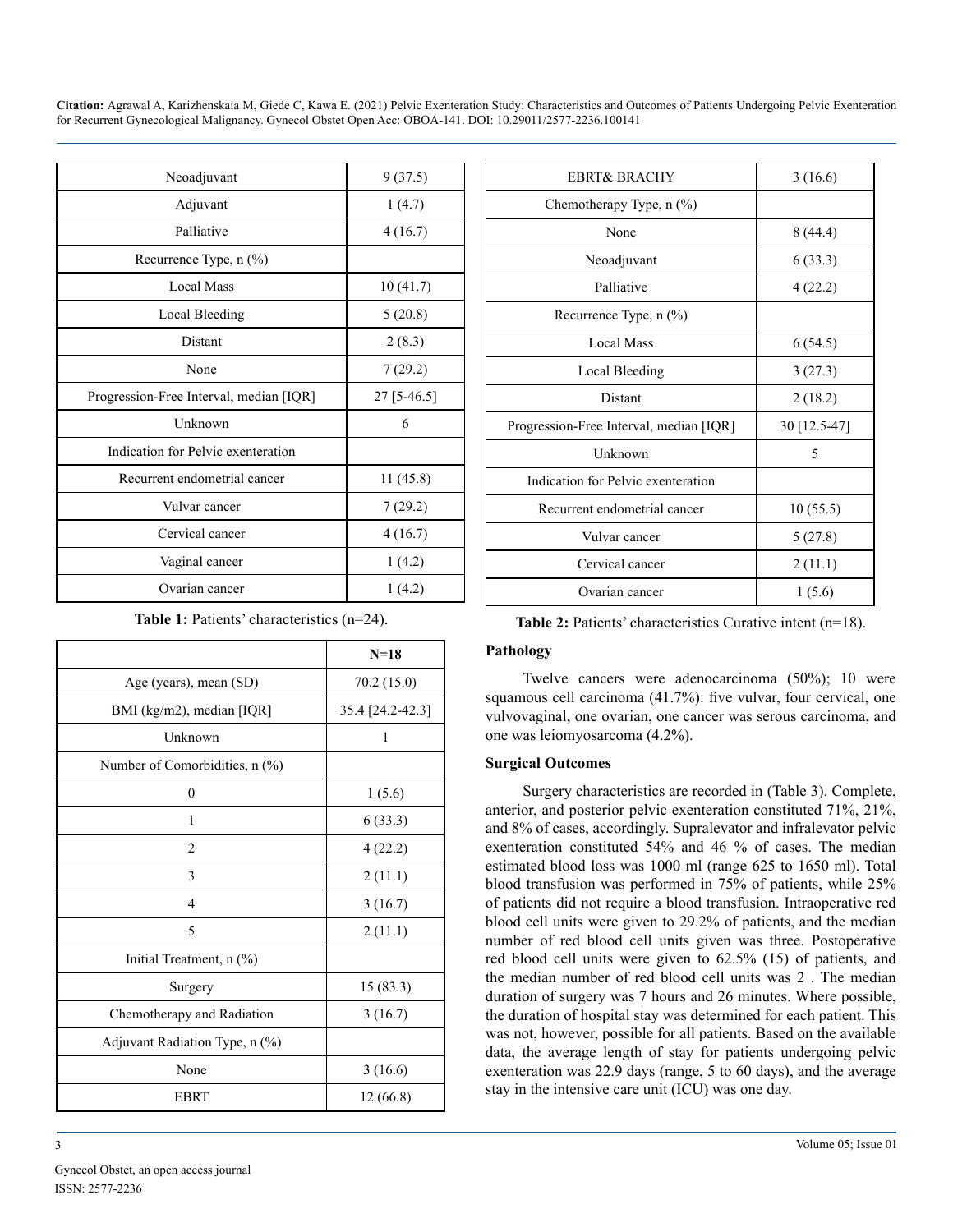|                                         | $N=24$          |
|-----------------------------------------|-----------------|
| Exenteration Type, $n$ $(\%)$           |                 |
| Complete                                | 17(71%)         |
| Anterior                                | 5(21%)          |
| Posterior                               | 2(8%)           |
| Supralevator                            | 13 (54%)        |
| Infralevator                            | 11 (46%)        |
| Estimated Blood Loss (ml), median [IQR] | 1000 [625-1650] |
| Unknown                                 | $\overline{4}$  |
| Number of Transfusions, $n$ (%)         |                 |
| $\theta$                                | 6(25.0)         |
| 1                                       | 4(16.7)         |
| $\overline{2}$                          | 6(25.0)         |
| $\geq$ 3                                | 8(33.3)         |

**Table 3:** Procedures and surgery characteristics.

#### **Complications**

Immediate and delayed postoperative time complications are presented in (Table 4).

Immediate (early) postoperative complications, defined as complications that occurred within 30 days after surgery, were observed in 12 (50%) patients. The most common early complication was a wound that was noticed in 4 (16.7%) patients. Other early complications were seen in 8 (33.3%) patients: 2 fistulas, 3 renal failure, and 3 septicemias. Delayed (late) postoperative complications, defined as complications that appear after 30 days of surgery, occurred in 10 (41.7%) of patients. Common late complications included 3 (12.5%) wounds, 2 fistulas (8.3%), 2 conduits (8.3%), and 3 (12.5%) others.

|                                | $N=24$    |
|--------------------------------|-----------|
| Immediate Complications, n (%) |           |
| None                           | 12(50.0)  |
| Fistula                        | 2(8.3)    |
| Renal                          | 3(12.5)   |
| Septicemia                     | 3(12.5)   |
| Wound                          | 4(16.7)   |
| Delayed Complications, n (%)   |           |
| None                           | 14 (58.4) |

| Abscess          | 1(4.2)  |
|------------------|---------|
| Conduit stenosis | 2(8.3)  |
| Fistula          | 2(8.3)  |
| Pain             | 1(4.2)  |
| Renal            | 1(4.2)  |
| Wound            | 3(12.5) |
|                  |         |

**Table 4:** Postoperative Complications.

#### **Patient's Survival**

During the follow-up, five patients were lost; therefore, the survival rate was assessed from 19 patients. Mean Survival Time in Months (95% CI) = 74.6 (95% CI 45.8, 103.4). Median Survival Time in Months (95% CI) = 78.4 (95% CI 36.4, 120.4). Overall five-year survival rate was 54%. At the last observation, the patient with recurrent endometrial cancer was alive without evidence of the disease after 70 months after pelvic exenteration (Figure 1) (Figure 2).



**Figure 1:** Kaplan-Meier Curve for Cumulative Survival N=19 Patients (10 Deaths, 9 Censored).



**Figure 2:** Kaplan-Meier Curve for Cumulative Survival N=14 Patients (5 Deaths, 9 Censored).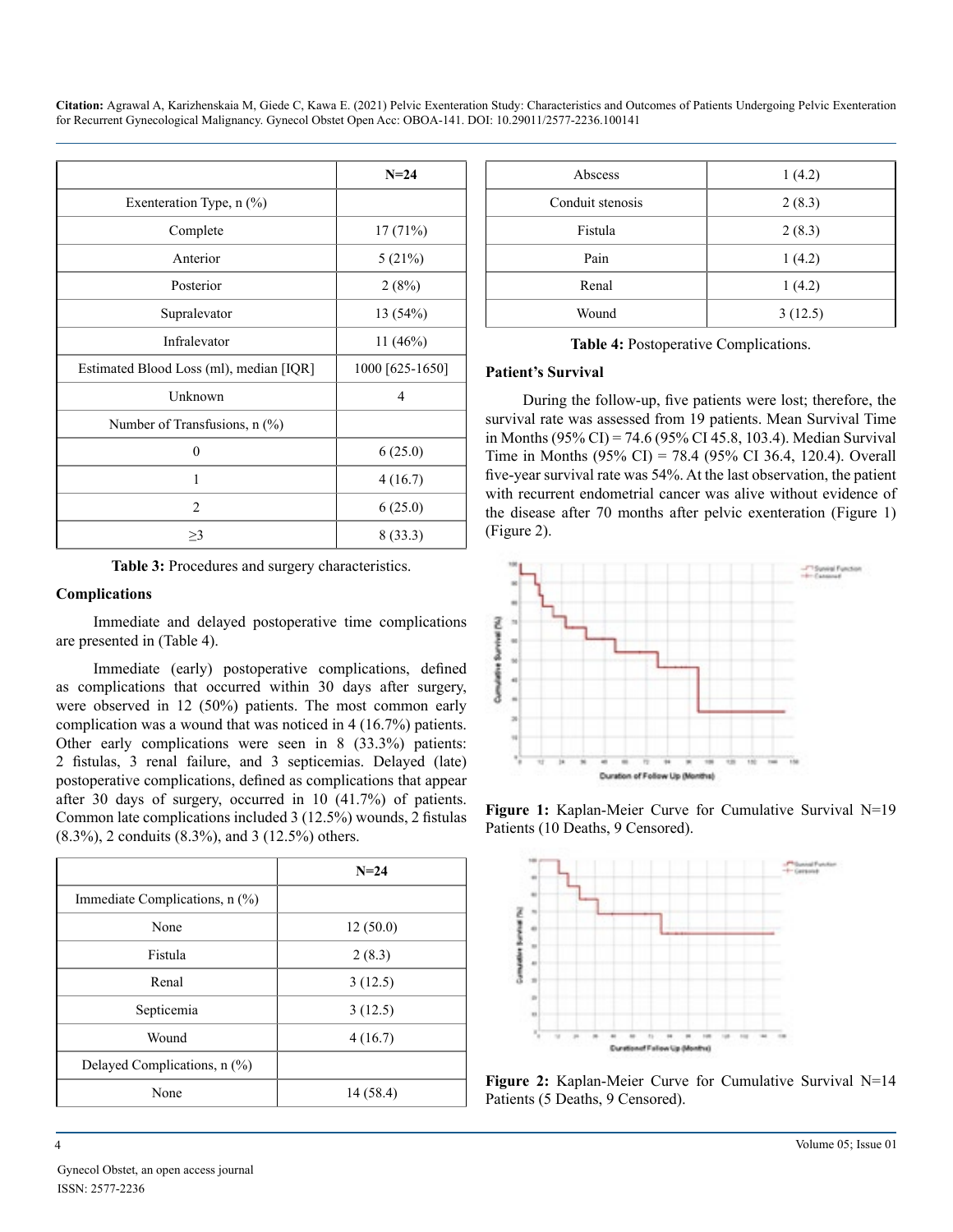### **Discussion**

In the case of central recurrent gynecological malignant tumors, pelvic exenteration is the most radical and the only optimal surgical treatment. This procedure is performed as a means of cure for locally advanced and recurrent pelvic diseases, including gynecological malignancies (cervical, endometrial, vaginal, and vulvar tumors) [11-15]. In this single-center study, patients who underwent pelvic exenteration over a period of nine years were systematically examined, and varying outcomes were identified.

 Our data shows total pelvic exenteration and supralevator to be the most frequently performed subtype of pelvic exenteration, and it was associated with the stage of the disease and recurrence severity due to more advanced disease at the diagnosis. The ileal conduit was the only type of urinary diversion performed in these patients. One patient with recurrent endometrial cancer with infralevator total exenteration had vaginal reconstruction, and one patient with vulvar cancer with infralevator total exenteration had vulvar reconstruction done.

Compared to the literature, we observed a considerable difference in pelvic exenteration indications in our study. Uterine (endometrial) cancer was the most common indication for pelvic exenteration in this study (45.8%), followed by vulvar cancer (29.2%), cervical cancer  $(16.7%)$ , vaginal cancer  $(4.2%)$ , and ovarian cancer (4.2%). However, in previous studies, cervical cancer represented the vast majority; cervical cancer (35.7- 59.5%), while endometrial cancer represented less than 50% (13- 30%) [2,16-18]. The five-year survival rate in our study is 54%, and morbidity is 46%. This data is similar to previously published reports [8].

Previous studies have shown survival rates and morbidity outcomes of approximately 41 and 70%, respectively. [2,8,16-18]. In the literature, postoperative mortality after pelvic exenteration has been described as less than 5% (from 0.7 to 3%); nevertheless, the mortality rate ranged from 21.3 to 67%. [19,20]. In our study, the mortality rate among patients within 30 days was 0%. A higher rate of complications was observed both with early complications (50%) within 30 days after pelvic exenteration and in case of late complications (41.7%) more than 30 days after this surgery.

Most studies reported that wound, urinary tract infections, and massive bleeding from sacral plexus as common early complications [21,22]. The majority of late complications were pyelonephritis, sepsis, ureteral stricture, or renal failure [2,22]. Several different reasons, including patient's age, body mass index, duration of operation, and massive internal organ handling, were common to cause wound formation and urinary tract infection. In our study, the most common early complication was wound

infection, and it was found in 16.7% of patients. The common late complications were also wound infection and fistula, and it was in 12.5% and 8.3% of patients, respectively.

We recognize that the retrospective nature of the study poses a limitation and where data were only based on the patients charts review. Charting limited the ability to characterize all patients accurately. All results are based on the available data.

Overall, our research on the use of pelvic exenteration as a cure for gynecological malignancies for ten years is similar to and adds to previous studies conducted in other institutions. This study is a retrospective study with a comparable sample size to other reviews of this kind; however, retrospective studies are limited in general due to not enough sample size to detect rare results [23].

The lack of quality of life analysis is the major shortage of the present study; however, we have not planned to collect the outcomes for quality of life while collecting data. When seen during follow-up, women were able to cope with day-to-day life without major difficulty and were managing very well. Quality of life is important for patients with recurrent or advanced gynecological malignancies and their relatives as survival rates. This is due to the fact that pelvic exenteration has a substantial impact on the physiological and mental characteristics of patients, their selfesteem, and sexuality, even though this procedure increases the survival time [2,24]. Another limitation of this study is the retrospective nature of the study; the small number of patients included the limited follow-up and heterogeneity of the diagnosis for which pelvic exenteration was performed. These biases limited further statistical analysis, and the results must be viewed with caution. However, the vast majority of the studies on this procedure are also retrospective; therefore, multicentre prospective studies with a large number of patients are necessary [2].

#### **Conclusion**

In summary, pelvic exenteration results in significant progression-free and long-term survival in selected patients when performed with curative intent for recurrent gynecological malignancies; nevertheless, postoperative complications are still common.

Overall, pelvic exenteration was historically considered a devastating procedure associated with high postoperative complications and mortality rates. However, over time, surgical methods and energy devices have improved, as well as postoperative care and patient management; thus, the number of postoperative complications and mortality has decreased. Multicentre prospective studies with a large number of patients, particularly assessing the patient's quality of life, are required.